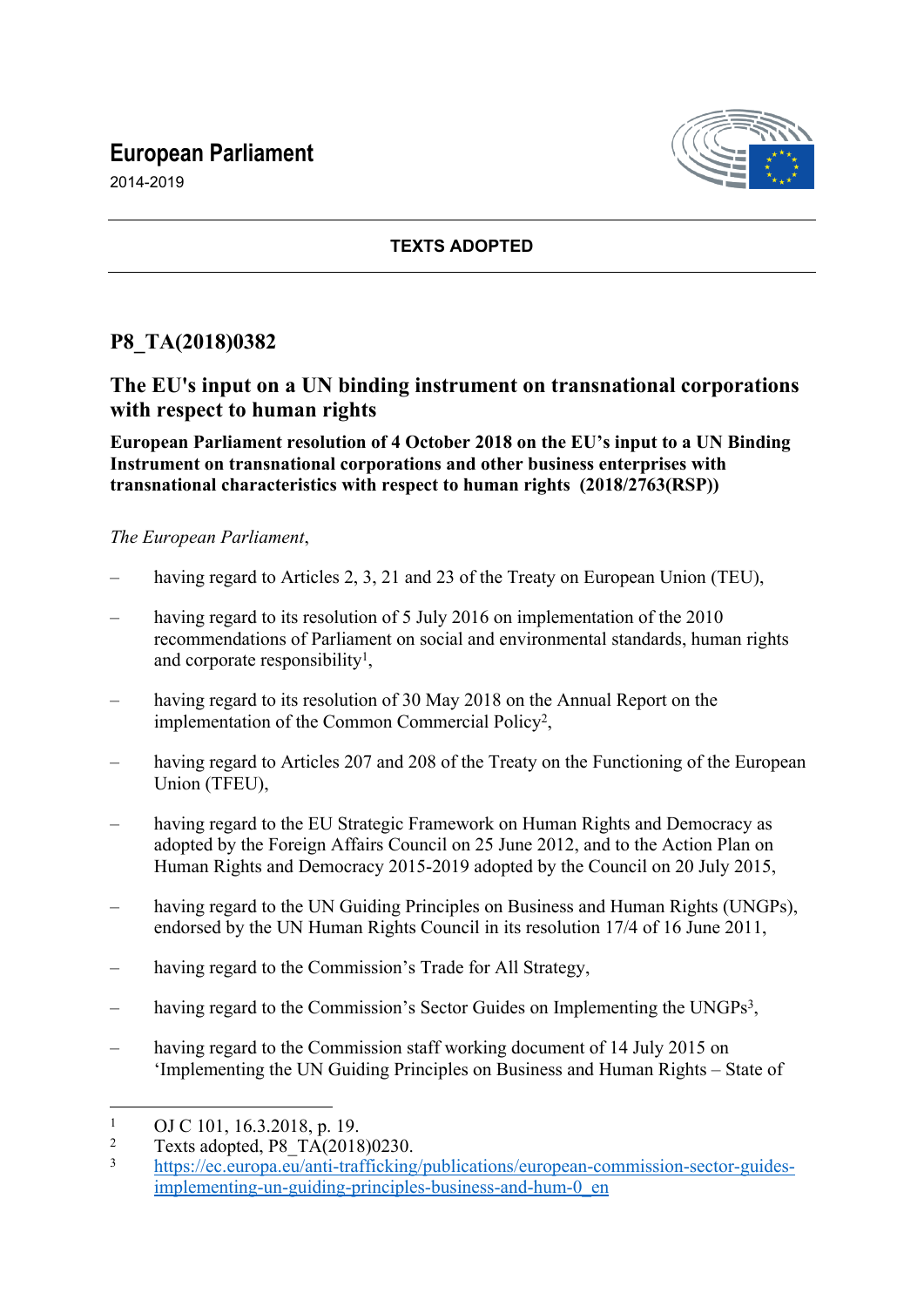Play' (SWD(2015)0144),

- having regard to the opinion of the European Union Agency for Fundamental Rights (FRA) entitled 'Improving access to remedy in the area of business and human rights at the EU level'<sup>1</sup> ,
- having regard to the UN Human Rights Council resolution 26/9 of 26 June 2014, whereby it decided 'to establish an open-ended intergovernmental working group on transnational corporations and other business enterprises with respect to human rights, whose mandate shall be to elaborate an international legally binding instrument to regulate, in international human rights law, the activities of transnational corporations and other business enterprises',
- having regard to General comment No 24 (2017) of the UN Committee on Economic, Social and Cultural Rights (CESCR) on State obligations under the International Covenant on Economic, Social and Cultural Rights in the context of business activities (E/C.12/GC/24),
- having regard to the Maastricht Principles on Extraterritorial Obligations of States in the area of Economic, Social and Cultural Rights*<sup>2</sup>* ,
- having regard to the United Nations Global Compact<sup>3</sup>,
- having regard to the OECD Guidelines for Multinational Enterprises,
- having regard to the International Labour Organisation's Tripartite Declaration of Principles concerning Multinational Enterprises and Social Policy, revised in 2017,
- having regard to the OECD Due Diligence Guidance for the garment and footwear sector,
- having regard to the Children's Rights and Business Principles developed by UNICEF,
- having regard to the Council conclusions on Business and Human Rights adopted on 20 June 2016,
- having regard to the ISO 26000 Guidance Standard on Social Responsibility,
- having regard to the OECD Due Diligence Guidance for Responsible Business Conduct,
- having regard to Regulation (EU) No 1215/2012 of the European Parliament and of the Council of 12 December 2012 on jurisdiction and the recognition and enforcement of judgments in civil and commercial matters<sup>4</sup>,
- having regard to Directive 2014/95/EU of the European Parliament and of the Council

<sup>&</sup>lt;sup>1</sup> http://fra.europa.eu/sites/default/files/fra uploads/fra-2017-opinion-01-2017-business[human-rights\\_en.pdf](http://fra.europa.eu/sites/default/files/fra_uploads/fra-2017-opinion-01-2017-business-human-rights_en.pdf)

<sup>2</sup> [http://www.etoconsortium.org/nc/en/main-navigation/library/maastricht](http://www.etoconsortium.org/nc/en/main-navigation/library/maastricht-principles/?tx_drblob_pi1%5BdownloadUid%5D=23)[principles/?tx\\_drblob\\_pi1%5BdownloadUid%5D=23](http://www.etoconsortium.org/nc/en/main-navigation/library/maastricht-principles/?tx_drblob_pi1%5BdownloadUid%5D=23)

 $\frac{\text{https://www.unglobalcompact.org}}{ \text{OLL } 251, 20, 12, 2012, n.1}$ 

OJ L 351, 20.12.2012, p. 1.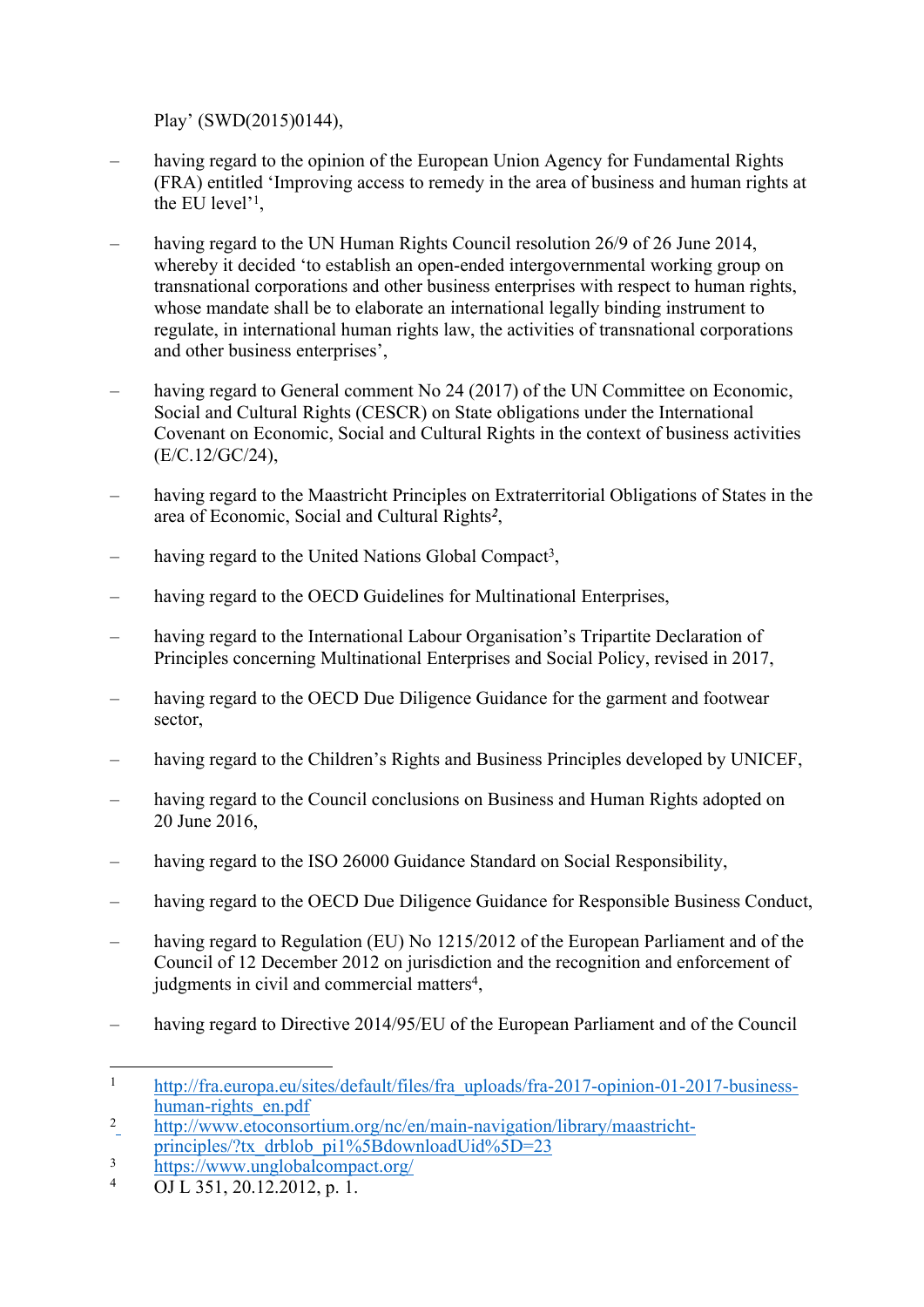of 22 October 2014 amending Directive 2013/34/EU as regards disclosure of nonfinancial and diversity information by certain large undertakings and groups<sup>1</sup>,

- having regard to Regulation (EU) 2017/821 of the European Parliament and of the Council of 17 May 2017 laying down supply chain due diligence obligations for Union importers of tin, tantalum and tungsten, their ores, and gold originating from conflictaffected and high-risk areas<sup>2</sup>,
- having regard to the Council of Europe recommendation to Member States on human rights and business, adopted on 2 March 2016,
- having regard to its resolution of 13 March 2018 on gender equality in EU trade agreements<sup>3</sup>,
- having regard to its resolution of 13 December 2017 on the Annual Report on Human Rights and Democracy in the World 2016 and the European Union's policy on the  $matter<sup>4</sup>$ ,
- having regard to its resolution of 16 November 2017 on the EU-Africa Strategy: a boost for development<sup>5</sup>,
- having regard to its resolution of 27 April 2017 on the EU flagship initiative on the garment sector<sup>6</sup>,
- having regard to its resolution of 14 February 2017 on the revision of the European Consensus on Development<sup>7</sup>,
- having regard to its resolution of 12 September 2017 on the impact of international trade and the EU's trade policies on global value chains<sup>8</sup>,
- having regard to Regulation (EU) No 995/2010 of the European Parliament and of the Council of 20 October 2010 laying down the obligations of operators who place timber and timber products on the market<sup>9</sup>,
- having regard to its resolution of 25 November 2010 on corporate social responsibility in international trade agreements<sup>10</sup>,
- having regard to its resolution of 14 December 2016 on the Annual Report on human rights and democracy in the world and the European Union's policy on the matter

- 9 <sup>9</sup> OJ L 295, 12.11.2010, p. 23.
- OJ C 99 E, 3.4.2012, p. 101.

<sup>1</sup> OJ L 330, 15.11.2014, p. 1.

 $\overline{2}$ OJ L 130, 19.5.2017, p. 1.

<sup>3</sup> Texts adopted, P8\_TA(2018)0066.

<sup>4</sup> Texts adopted,  $P8$ <sup>T</sup>A $(2017)0494$ .

<sup>5</sup> Texts adopted, P8\_TA(2017)0448.

<sup>6</sup> OJ C 298, 23.8.2018, p. 100.

<sup>7</sup> OJ C 252, 18.7.2018, p. 62.

<sup>8</sup> OJ C 337, 20.9.2018, p. 33.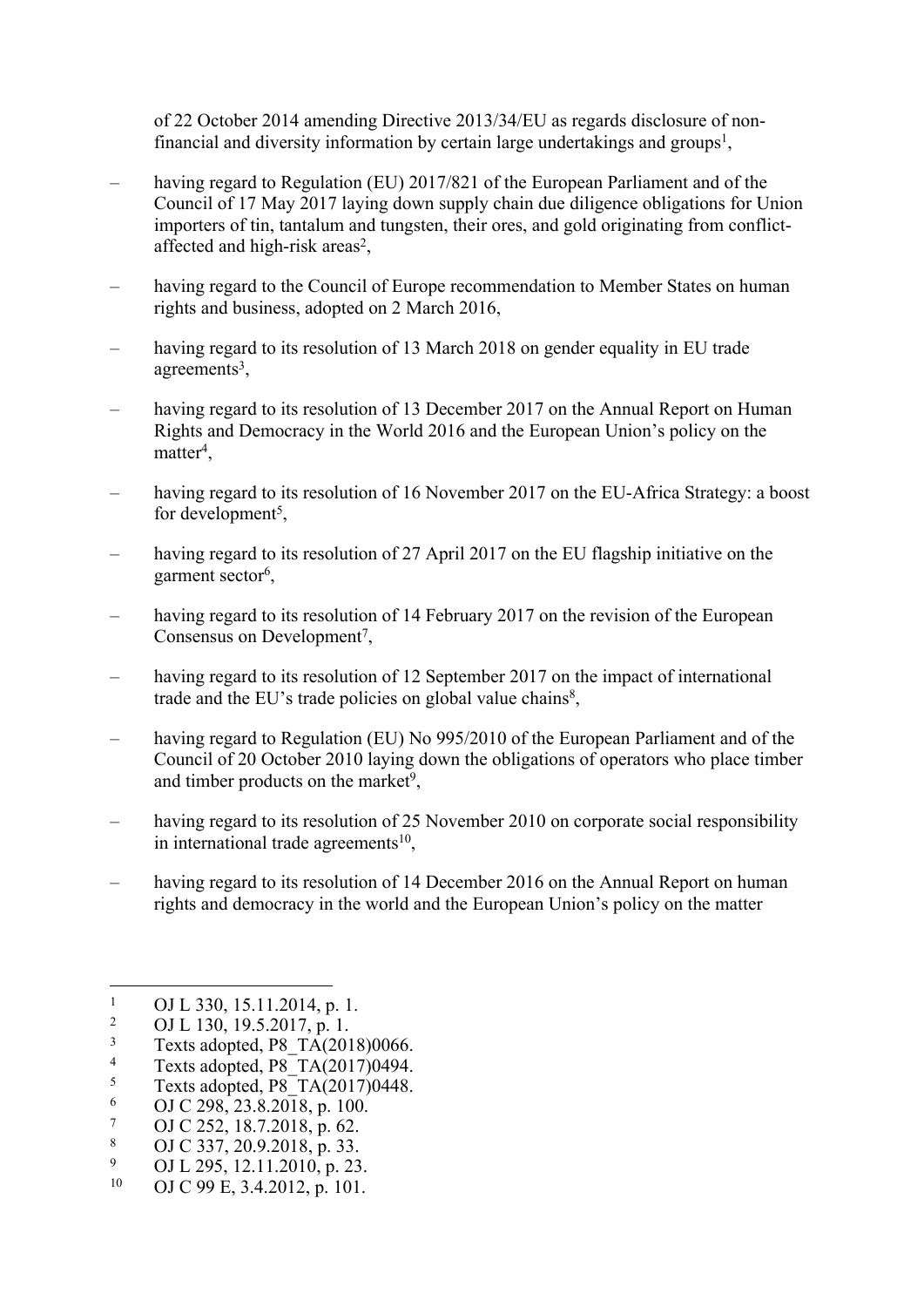$2015^1$ ,

- having regard to its resolution of 22 November 2016 on increasing the effectiveness of development cooperation<sup>2</sup> ,
- having regard to its resolution of 25 October 2016 on corporate liability for serious human rights abuses in third countries<sup>3</sup>,
- having regard to its resolution of 5 July 2016 on the fight against trafficking in human beings in the EU's external relations<sup>4</sup>,
- having regard to its resolution of 14 April 2016 on the private sector and development<sup>5</sup>,
- having regard to its resolution of 17 December 2015 on the Annual Report on Human Rights and Democracy in the World 2014 and the European Union's policy on the matter<sup>6</sup>,
- having regard to the study commissioned by its Subcommittee on Human Rights on 'Implementation of the UN Guiding Principles on Business and Human Rights'<sup>7</sup> ,
- having regard to the questions to the Vice-President of the Commission / High Representative of the Union for Foreign Affairs and Security Policy, to the Commission and to the Council on the EU's input to a UN Binding Instrument on transnational corporations and other business enterprises with transnational characteristics with respect to human rights (O-000074/2018 – B8-0402/2018, O-000075/2018 – B8- 0403/2018 and O-000078/2018 – B8-0404/2018),
- having regard to the motion for a resolution of the Committee on Development,
- having regard to Rules 128(5) and 123(2) of its Rules of Procedure,
- A. whereas the EU is founded on the values of respect for human dignity, freedom, democracy, equality, the rule of law and respect for human rights; whereas its actions on the international scene (including its development and trade policies) must be guided by these principles and must be consistent with the principle of Policy Coherence for Development (PCD), as enshrined in Article 208 of the Treaty of Lisbon; whereas according to Article 208 of the TFEU the principle of PCD must be respected in all EU external actions;
- B. whereas the European Union is both a normative power and an economic power; whereas, as such, it needs to position itself as a leader in the dissemination of best practice and the development of global standards;

<sup>1</sup> OJ C 238, 6.7.2018, p. 57.

<sup>2</sup> OJ C 224, 27.6.2018, p. 36.

<sup>3</sup> OJ C 215, 19.6.2018, p. 125.

<sup>4</sup> OJ C 101, 16.3.2018, p. 47.

<sup>5</sup> OJ C 58, 15.2.2018, p. 209.

<sup>6</sup> 6 OJ C 399, 24.11.2017, p. 151.

<sup>7</sup> [http://www.europarl.europa.eu/RegData/etudes/STUD/2017/578031/](http://www.europarl.europa.eu/RegData/etudes/STUD/2017/578031/EXPO_STU(2017)578031_EN.pdf) [EXPO\\_STU\(2017\)578031\\_EN.pdf](http://www.europarl.europa.eu/RegData/etudes/STUD/2017/578031/EXPO_STU(2017)578031_EN.pdf)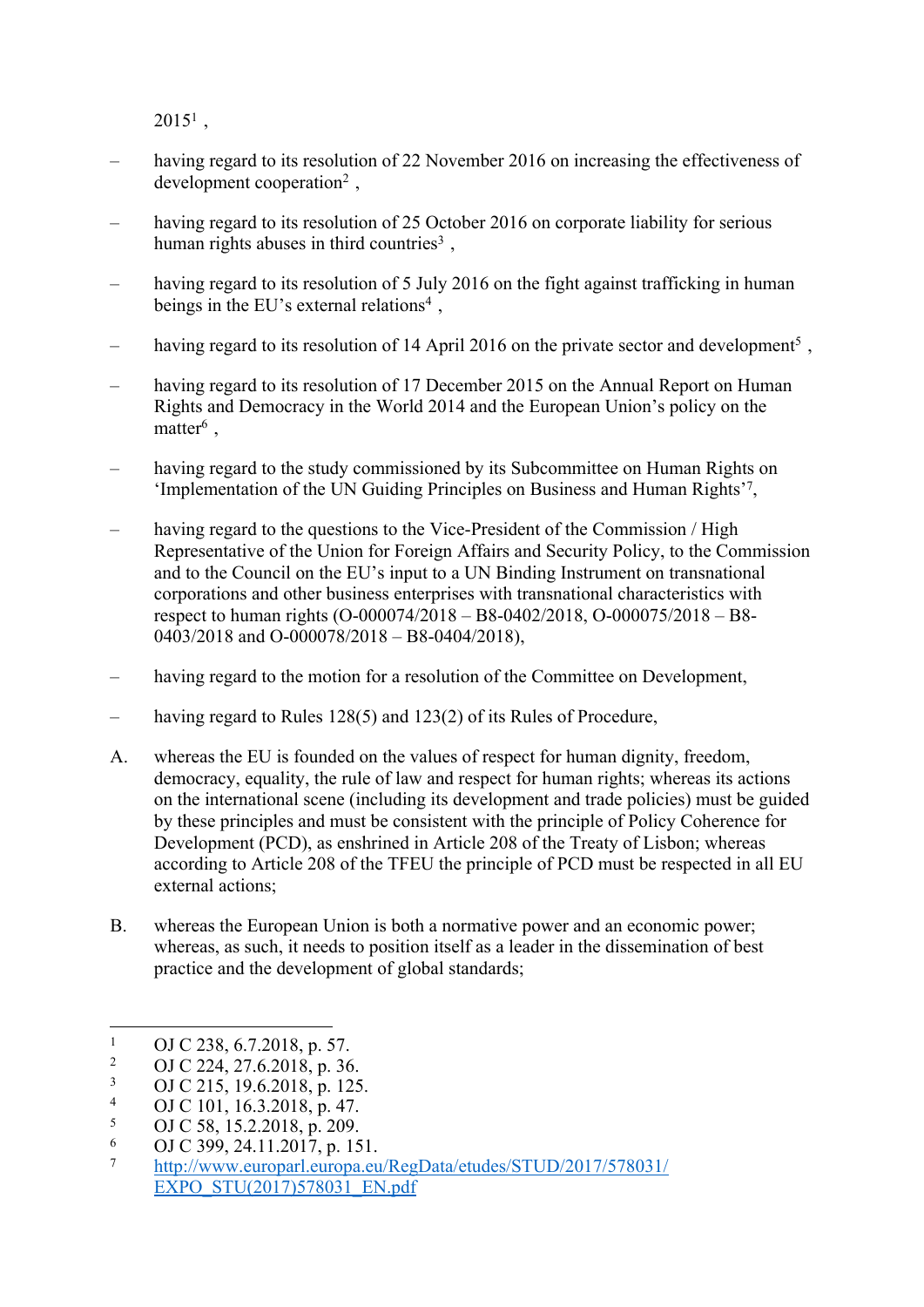- C. whereas the implementation of Agenda 2030 implies that economic development should go hand in hand with social justice, good governance, respect for human rights, including social rights and the right to human dignity and freedom for all, as well as high labour and environmental standards; whereas sustainable development, trade and human rights can have an impact on each other and may reinforce one another;
- D. whereas human rights obligations rest primarily with States; whereas although States are not per se responsible for human rights violations by private actors, they may breach their international human rights law obligations where such violations can be attributed to them, or where they fail to take appropriate due diligence to prevent, investigate, punish and redress private actors' abuse; whereas States generally have discretion in deciding what measures to take, making use of policies, legislation, regulations and adjudication;
- E. whereas due diligence is a concept referred to in the OECD Guidelines for Multinational Enterprises*<sup>1</sup>* ;
- F. whereas States should fulfil their human rights obligations within their territory and/or jurisdiction; whereas States should set out clearly the expectation that obligation to protect implies regulating to ensure that all business enterprises domiciled in their territory and/or jurisdiction respect human rights throughout their operations, including through their subsidiaries, controlled companies and entities in their supply chain worldwide;
- G. whereas the UN Guiding Principles on Business and Human Rights (UNGPs), endorsed by consensus in the Human Rights Council, remain the authoritative framework for preventing and addressing the risk of adverse impacts on human rights linked to business activity, and whereas the 2017 study commissioned by Parliament's Subcommittee on Human Rights and entitled 'Implementation of the UN Guiding Principles on Business and Human Rights' shows clearly that EU Member States are the most advanced in the global context in the implementation of the UNGPs, having the highest number of National Action Plans adopted or in progress;
- H. whereas the UNGPs apply to all States and to all business enterprises, both transnational and others, regardless of their size, sector, location, ownership and structure, and are grounded in the three pillars of the UN 'protect-respect-remedy' framework, namely: 1) the State's duty to protect against human rights abuses by third parties, including business; 2) the corporate responsibility to respect human rights; and 3) greater access for victims to effective remedy, both judicial and non-judicial; stresses that although the UNGPs are not legally binding, they are widely recognised and supported, and serve as the basis for policy approaches towards business and human rights internationally, as well as recognition of States' existing obligations to respect, protect and fulfil human rights and fundamental freedoms, of the role of business enterprises as specialised organs of society performing specialised functions which are required to comply with all applicable laws and to respect human rights, and of the need for rights and obligations to be matched to appropriate and effective remedies when breached; whereas available evidence suggests that where the UNGPs are implemented, the incidence of corporate-related human rights harm is reduced;

<sup>1</sup> <http://www.oecd.org/corporate/mne/48004323.pdf>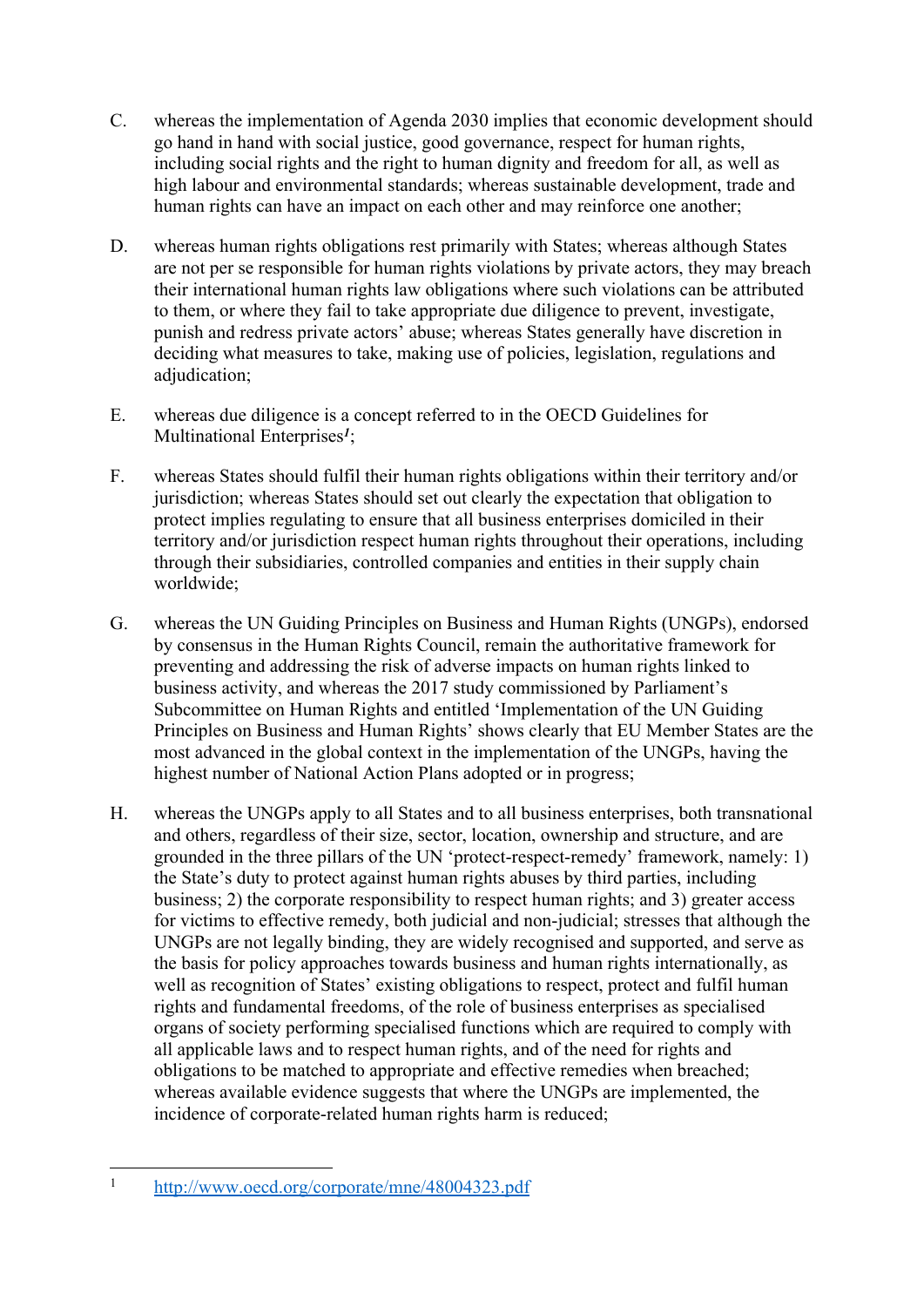- I. whereas the UN Global Compact calls on corporations to embrace, support and enact, within their sphere of influence, a set of core values in the areas of human rights, labour standards, the environment and the fight against corruption, making a commitment to those values and integrating them into their business operations on a voluntary basis;
- J. whereas corporations are one of the major players in economic globalisation, financial services and international trade, and are required to comply with all applicable laws and international treaties in force and to respect human rights; whereas these business enterprises as well as national corporations may at times cause or contribute to human rights violations or abuses and affect the rights of vulnerable groups such as minorities, indigenous people, women and children, or contribute to environmental problems; whereas they may also have an important role to play in offering positive incentives in terms of promoting human rights, democracy, environmental standards and corporate social responsibility;
- K. whereas there is an asymmetry between the rights and obligations of transnational corporations (TNCs), particularly in investment protection treaties, where investors are being granted broad rights, such as 'fair and equitable treatment', that are not necessarily matched by binding and enforceable obligations in terms of compliance with human rights and labour and environmental law throughout the whole supply chain;
- L. whereas the long-term positive impact on human rights of European businesses operating globally and leading by example through a non-discriminatory corporate culture is acknowledged;
- M. whereas the EU, with regard to the internal/external coherence of its policies, has played a leading role in negotiating and implementing a number of initiatives for global responsibility which go hand in hand with the promotion and respect of international standards in relation to business and human rights; whereas the EU and its Member States have also committed to a number of instruments, in particular the 2011 UNGPs and the 2016 Council of Europe recommendation on human rights and business;
- N. whereas in recent years, the EU and its Member States have started to adopt legislation to enhance corporate accountability and embed elements of Human Rights Due Diligence (HRDD) into legislation; whereas these measures are now helping to set global standards but can still be developed further, examples being the EU Conflict Minerals Regulation and the EU Non-Financial Reporting Directive (NFR), as well as the Timber Regulation (EUTR); whereas the Commission, however, has been reluctant to put forward further legislation for other sectors, such as garments, despite repeated calls from Parliament; whereas the multitude of national legislative initiatives might lead to an inefficient and unfair playing field within the EU; whereas a binding UN treaty could be a meaningful step forward in this regard;
- O. whereas victims of human rights violations in which EU businesses are involved may claim compensation before domestic courts in the EU under Regulation (EU) No 1215/2012; whereas the provisions laid down in this regulation require a stronger international framework in order to improve their efficiency with regard to the affected parties, while ensuring a level playing field between corporations domiciled in the EU and those which are not;
- P. whereas a global holistic approach to corporate liability for human rights abuses is still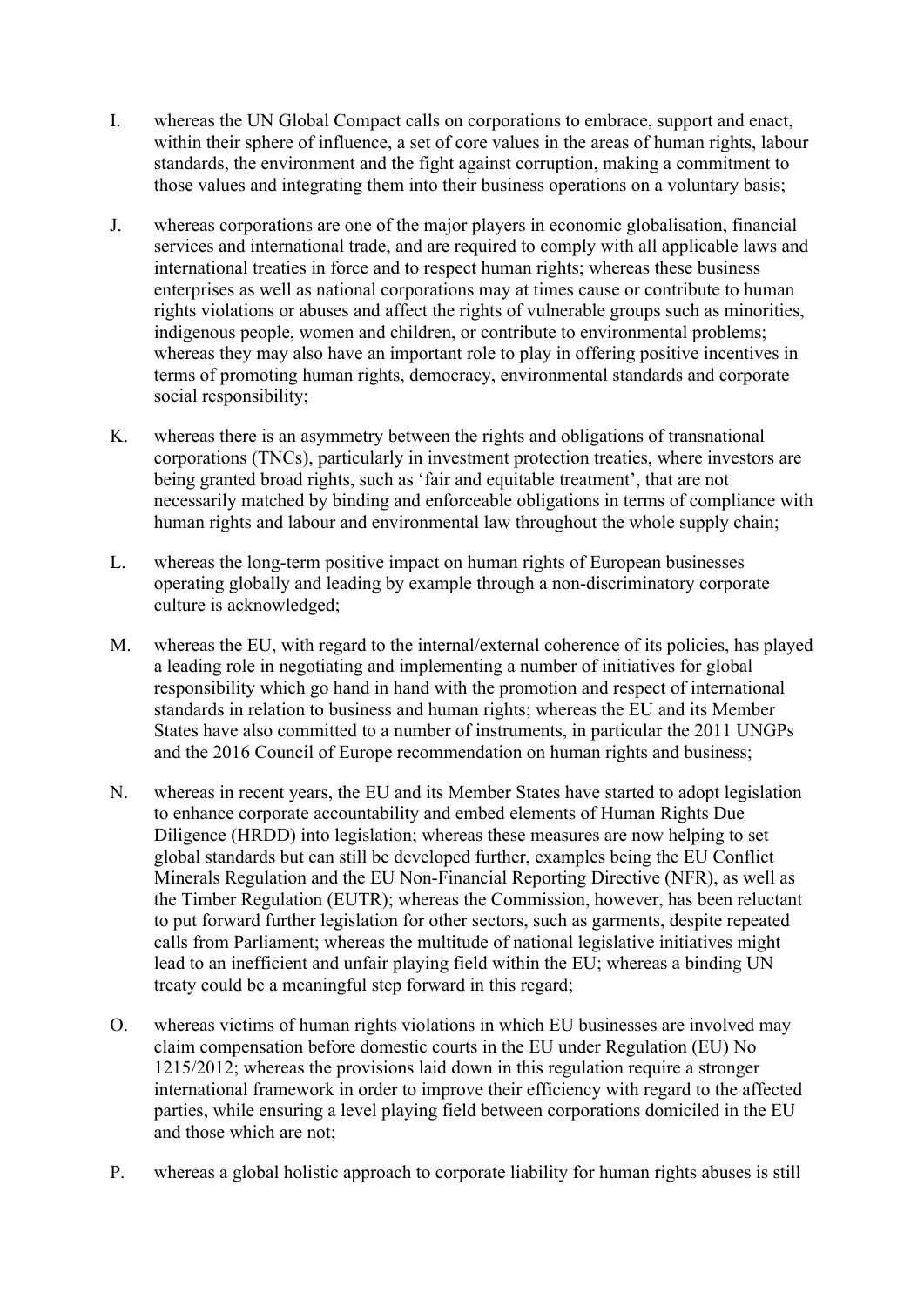lacking; whereas victims of human rights abuses involving transnational companies face multiple obstacles to accessing remedies, including judicial remedies and guarantees of non-repetition; whereas such obstacles to access to remedies constitute a further serious violation of human rights; whereas a holistic approach would provide legal certainty to both businesses and individuals, in the context of the proliferation of national due diligence initiatives;

- Q. whereas gender inequality implies that women are often particularly vulnerable to human rights violations, and face special burdens when seeking access to remedy;
- R. whereas the 2017 opinion of the Fundamental Rights Agency (FRA) found that more could be done to ensure effective judicial and non-judicial access to remedy for business-related human rights abuses within or outside the EU, including by providing victims with more assistance in accessing courts and the possibility to file class actions, facilitating the burden of proof, and incentivising due diligence obligations for companies, including for parent companies linked to human rights performance in subsidiaries or supply chains;
- S. whereas the EU Charter of Fundamental Rights imposes both domestic and extraterritorial obligations on States regarding their duties to provide access to judicial remedies for victims of human rights violations;
- T. whereas a system of corporate liability for human rights abuses is currently being negotiated in the UN, within the UNHRC's open-ended intergovernmental working group on transnational corporations and other business enterprises with respect to human rights (OEIGWG), established by the UN General Assembly in 2014; whereas both the EU and its Member States play a role at the OEIGWG, but the Commission has no mandate from the Council to conduct negotiations on behalf of the EU concerning its participation in the OEIGWG;
- 1. Notes that the globalisation and increasing internationalisation of business activities and supply chains make the role that corporations play in ensuring respect for human rights more important, having already created a situation in which international norms, rules and cooperation are crucial to avoid human rights abuses in third countries;
- 2. Is of the opinion that transnational corporations should refrain from financing or engaging in activities, commercial or non-commercial, that might fuel radicalism or extremism, in particular when it entails the manipulation of a religious creed, as well as from any direct or indirect support to any group promoting, advocating or justifying violence;
- 3. Firmly believes that the private sector is an important partner in achieving the Sustainable Development Goals (SDGs) and in mobilising additional resources for development; stresses that, given their increasing role in development cooperation, private sector actors must align with development effectiveness principles and abide by the principles of corporate accountability throughout the whole life cycle of projects;
- 4. Recalls that due diligence is a key component of the UN Guiding Principles' second pillar regarding corporate responsibility and respect for human rights; stresses that effective due diligence practices can also help strengthen access to remedy; encourages the EU and its Member States to pursue the adoption of a coherent framework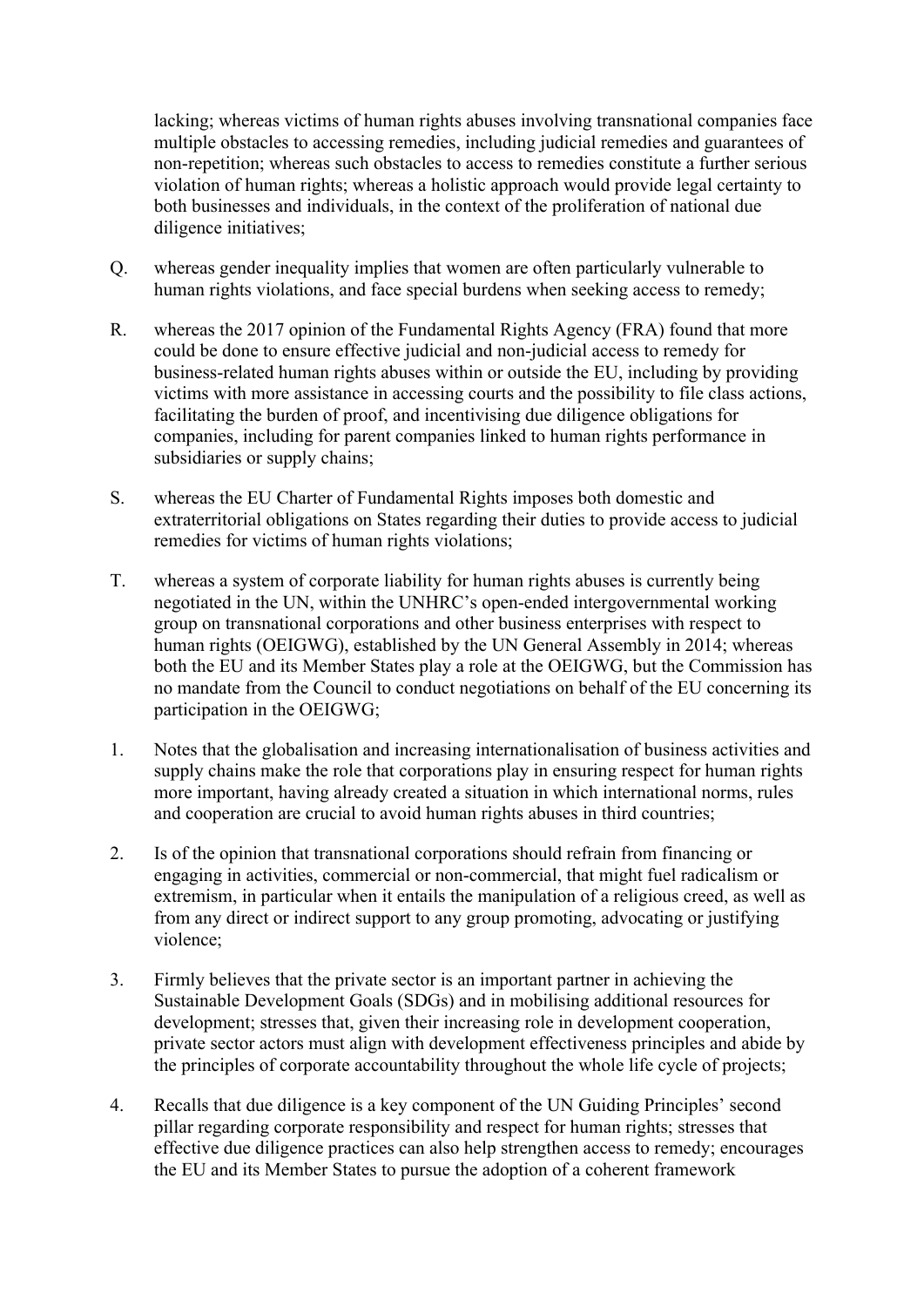establishing mandatory human rights due diligence requirements for companies;

- 5. Recalls that the NAP (National Action Plan) development process, if well-designed and adjusted to the local context, can contribute not only to ensuring an efficient implementation of the UNGPs but also to the strengthening of national human rights protection mechanisms;
- 6. Reiterates its call for the UNGPs and other international corporate responsibility standards to be consistently raised by EU representatives in human rights dialogues with third countries;
- 7. Strongly supports the full implementation, within and outside the EU, of the UNGPs, as unanimously endorsed by the Council in June 2011, and calls for the EU and the Member States to elaborate and adopt ambitious and operative action plans at both EU and national level that set out clear expectations for governments and all types of business enterprises for the swift, effective and comprehensive implementation of the said principles; takes the view that the NAPs should include indicators to measure achievement; stresses also that the EU should ensure independent and regular peer review of Member States' NAPs and the progress made, particularly to facilitate access to remedy; recalls that the UNGPs can be complemented with parallel binding initiatives to cover their shortcomings;
- 8. Considers it regrettable that a global approach is still lacking to the way in which transnational corporations abide by human rights law and ensure other remedy mechanisms, which may contribute to TNCs' impunity for cases of human rights abuses and thus be detrimental to people's rights and dignity; regrets that the UNGPs are not embodied in enforceable instruments; recalls that the poor implementation of UNGPs, as in the case of other internationally recognised standards, has been largely attributed to their non-binding character;
- 9. Notes with concern that many obstacles persist regarding access to judicial remedy, particularly in case of transnational corporations, due to, for example, difficulties encountered by victims in identifying the competent court, lack of codification of certain human rights abuses in penal codes, or corruption, which can undermine legal proceedings in developing countries; recalls that appropriate non-judicial remedies are also of crucial importance, but are often lacking; calls on national governments to reinforce their efforts to ensure, through judicial, administrative, legislative or other appropriate means, that when human rights abuses occur within their territory and/or jurisdiction, those affected have access to effective remedy;
- 10. Reaffirms the urgent need to act in an effective and coherent manner at all levels, including national, European and international, in order to effectively address human rights abuses by transnational corporations, to provide for access to remedies, to address legal problems resulting from the transnational character of the activities of business enterprises and TNCs and the growing complexity of global value chains and the extraterritorial dimension of transnational companies, as well as the related uncertainty as to where liability for human rights violations lies; reaffirms the need to fully implement the extraterritorial obligations of States, as set out in the Maastricht Principles and building on the various instruments of the Council of Europe, in particular the European Convention on Human Rights (ECHR); more broadly, urges the EU to take initiatives to improve access to remedy in extraterritorial cases, in line with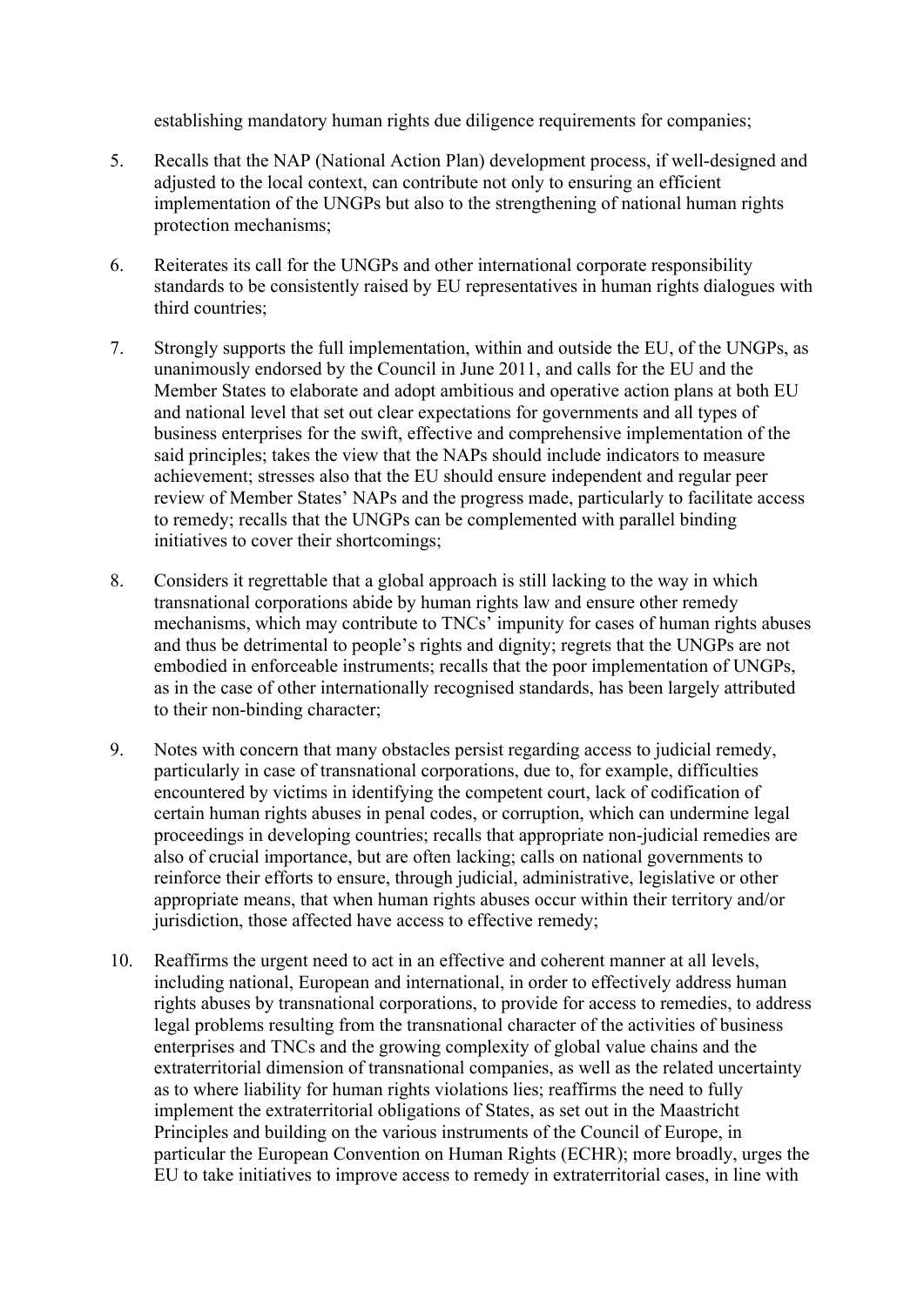the recommendations set in the 2017 FRA opinion;

- 11. Reaffirms the primacy of human rights in international law, in accordance with Article 103 of the Charter of the United Nations, and the need to consolidate it through a clear system whereby human rights obligations effectively take precedence over other types of conflicting obligations, and provision is made for suitable mechanisms to enforce human rights law, for monitoring and for remedies, combined with appropriate penalties and compensation in the event of violations; insists that this is essential for overcoming globalisation imbalances and putting people's rights and the planet first; stresses that coordination and the exchange of information and good practices will contribute positively to initiatives taken by businesses which have decided to respect human rights and social and environmental standards;
- 12. Stresses that corporate social responsibility on a voluntary basis risks creating unfair competition for those who choose to comply with international standards; stresses that it is not sufficient for ensuring, in connection with the implementation of the duty of care, full conformity with international standards and obligations;
- 13. Warmly welcomes in this context the work initiated in the United Nations through the OEIGWG to create a binding UN instrument on transnational corporations and other business enterprises with respect to human rights, and considers this to be a necessary step forward in the promotion and protection of human rights;
- 14. Stresses that the binding treaty should build on the UNGP's framework and encompass: the definition of mandatory due diligence obligations for TNCs and other business enterprises, including with respect to their subsidiaries, the recognition of the extraterritorial human rights obligations of States, the recognition of corporate criminal liability, mechanisms for coordination and cooperation among states on investigation, prosecution and enforcement of cross-border cases, and the setting-up of international judicial and non-judicial mechanisms for supervision and enforcement; is of the opinion that the new instrument should impose on States the obligation to adopt regulatory measures requiring companies to apply human rights due diligence policies and procedures, and proposes that this obligation should be enforced by means of companies being accountable in either the forum where the harm was caused, or the forum where the parent company is incorporated or where it has a substantial presence;
- 15. Calls on the UN member states to protect the negotiations from commercial and other vested interests, following the example of the World Health Organization (WHO) and Article 5.3 of the WHO Framework Convention on Tobacco Control (WHO FCTC), including strong ethical rules to prevent conflicts of interest and unethical lobbying, and requiring full transparency regarding industry interactions with parties to the negotiations;
- 16. Recalls the need to adopt a gender-sensitive approach throughout the process and to pay special attention to vulnerable groups such as indigenous people and children;
- 17. Recalls that Parliament has voiced its unequivocal support for this multilateral OEIGWG process in eight different resolutions;
- 18. Stresses the importance of the EU and its Member States being actively involved in this intergovernmental process through the creation of a working group including all the